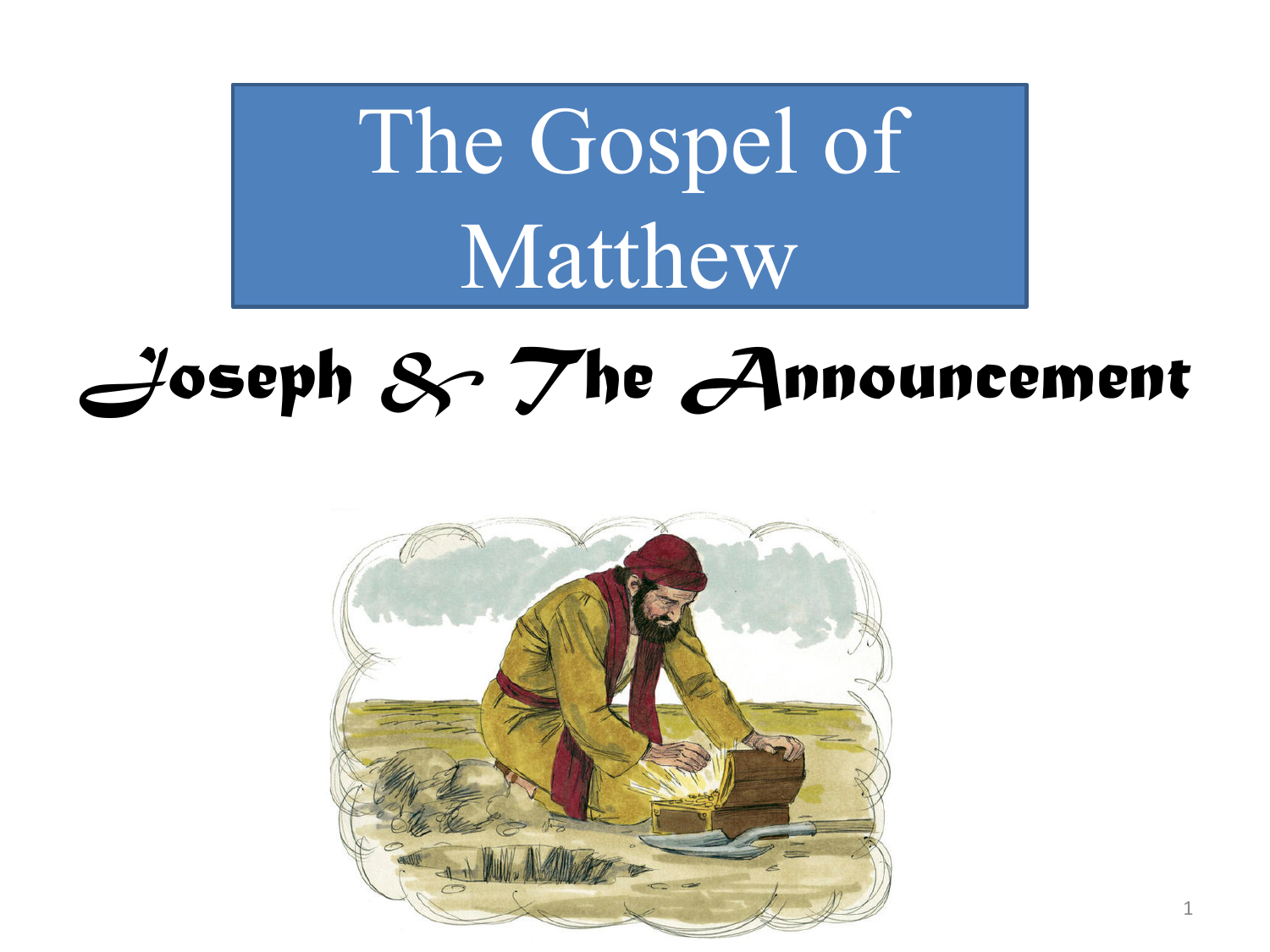Mary (rebellious) life was turned upside down when God chose her do bear Him a Son. Does anything you do for the Kingdom cost you personally? If so, it is a **joyous** sacrifice, or *joyless*? Does anything you do for the Kingdom require **courage**, or even require **faith**? No one in God's Kingdom gets a pass to do nothing! Being involved and sacrificing in the pursuit of God's purposes is integral to actually knowing God personally! Sacrifice trains us to love Him and His purposes more than we love ourselves and our purposes!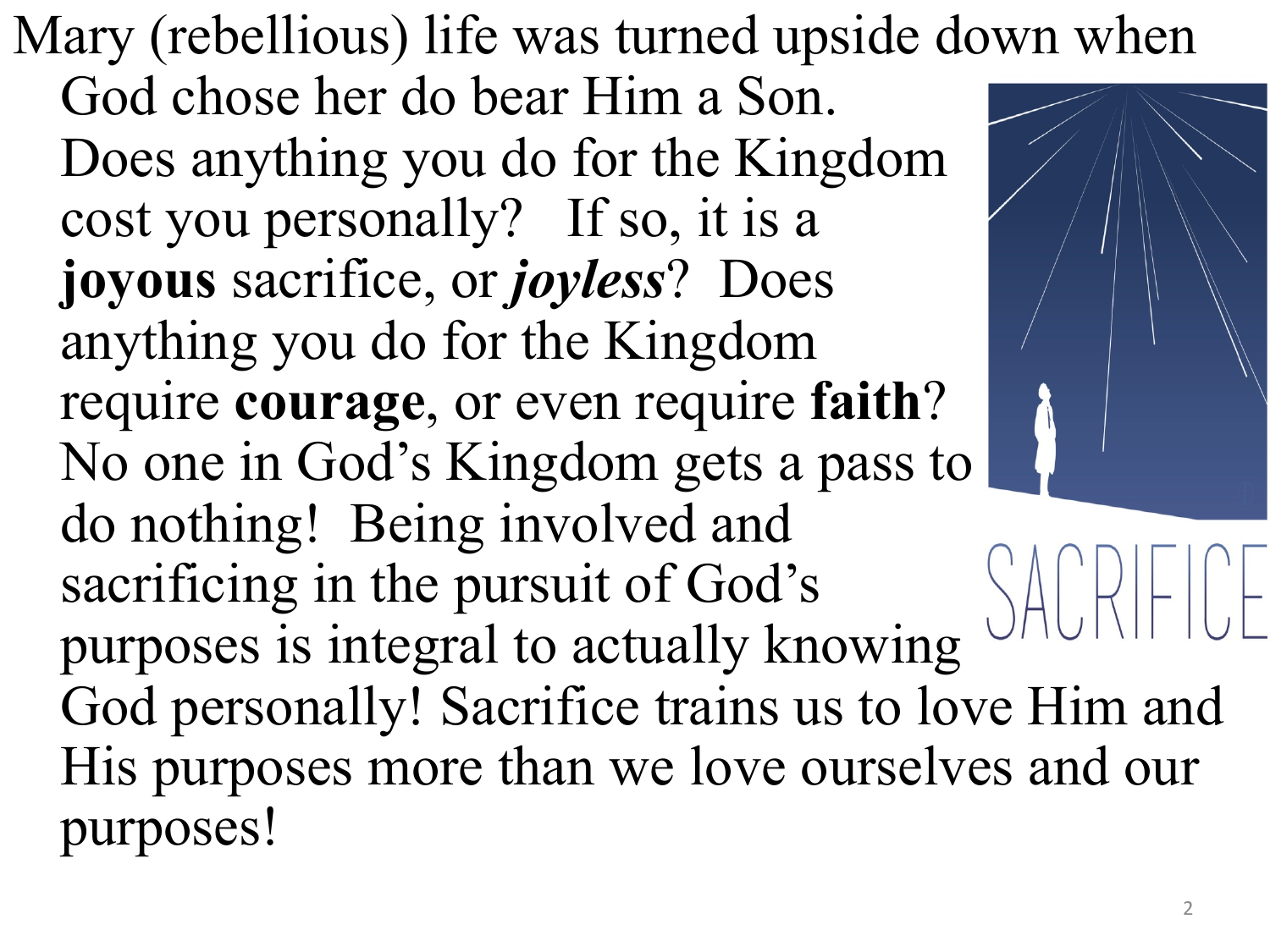## **Vs. 1:18**

Mary wasn't the only one chosen for this great task! Joseph's life was tightly connected with Mary's, so it too was suddenly turned by God to go in a so it too was succently turned by God to go in a radically different direction! He was committed to God and His purposes, so I do not think he ever considered it an inconvenience  $-$  a bad thing. Joseph would otherwise have lived a typically normal Judean life, the picture of simplicity itself, but suddenly his life had become much more complex! It began with an unexpected pregnancy. The first year of a betrothed (arranged) marriage was like an engagement period today. Unlike a non-Christian engagement of today, there was a strict cultural code that forbid sexual intimacy until the first year was completed! They had abstained as was proper - but Mary was suddenly, inexplicably, PREGNANT!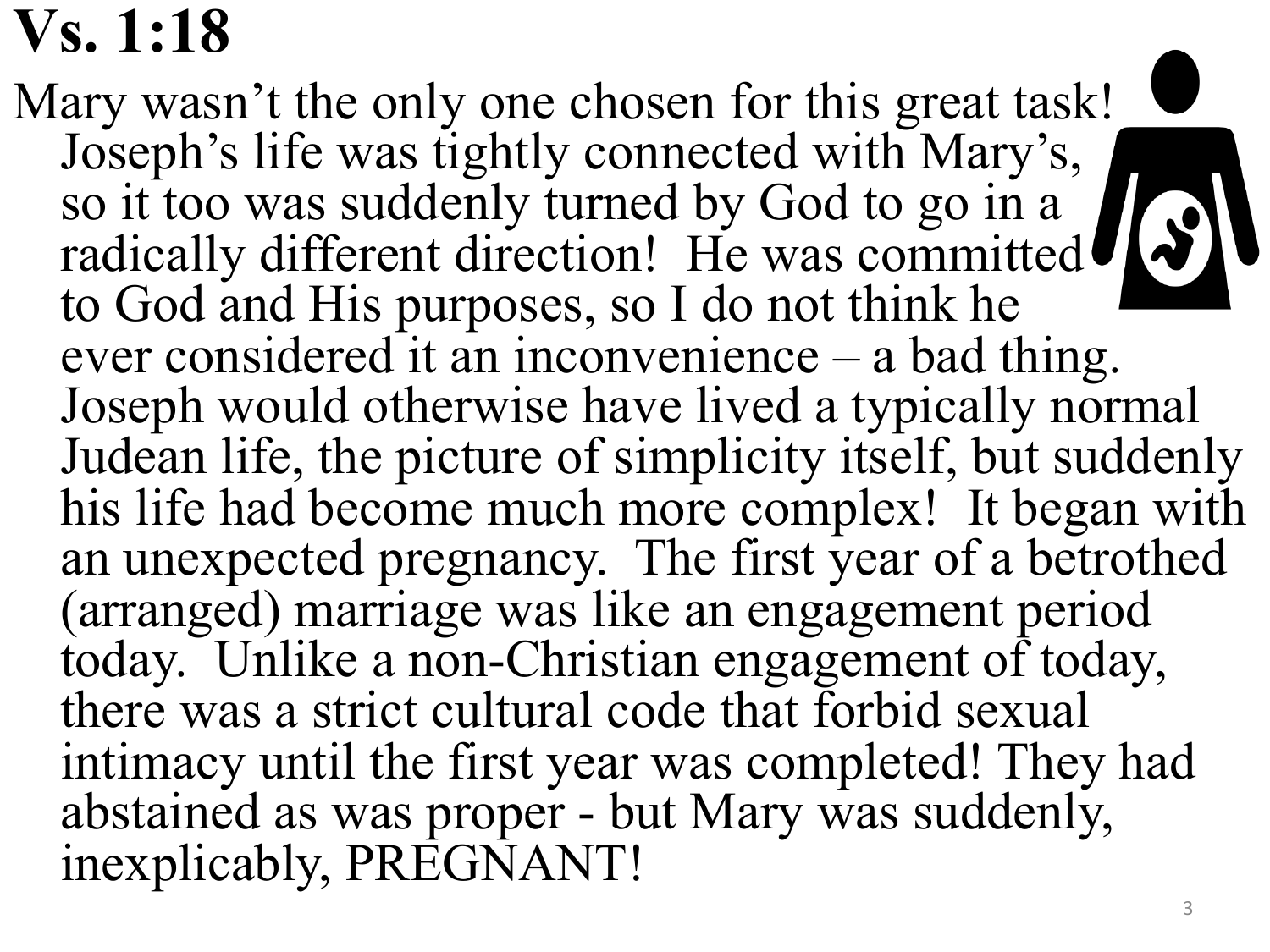All Joseph knew was that HE had not impregnated her! He could only conclude that someone else had! Since Mary had not told him of any other man, she looked complicit – like she had been a willing participant in a secret illicit affair! Joseph's disappointment in his young wife was profound! A future together was suddenly not possible! We can conclude that he would have been crushed! Imagine the difficulty of that first conversation they had together when Mary had to tell Joseph she was pregnant! I wonder that God had caused this to happen in her! His respect for her would have plummeted even more dramatically than it already had! It would have been terribly lame! Of course, none of this is included in the bare-bones text. It only states that he was preparing to divorce Mary quietly.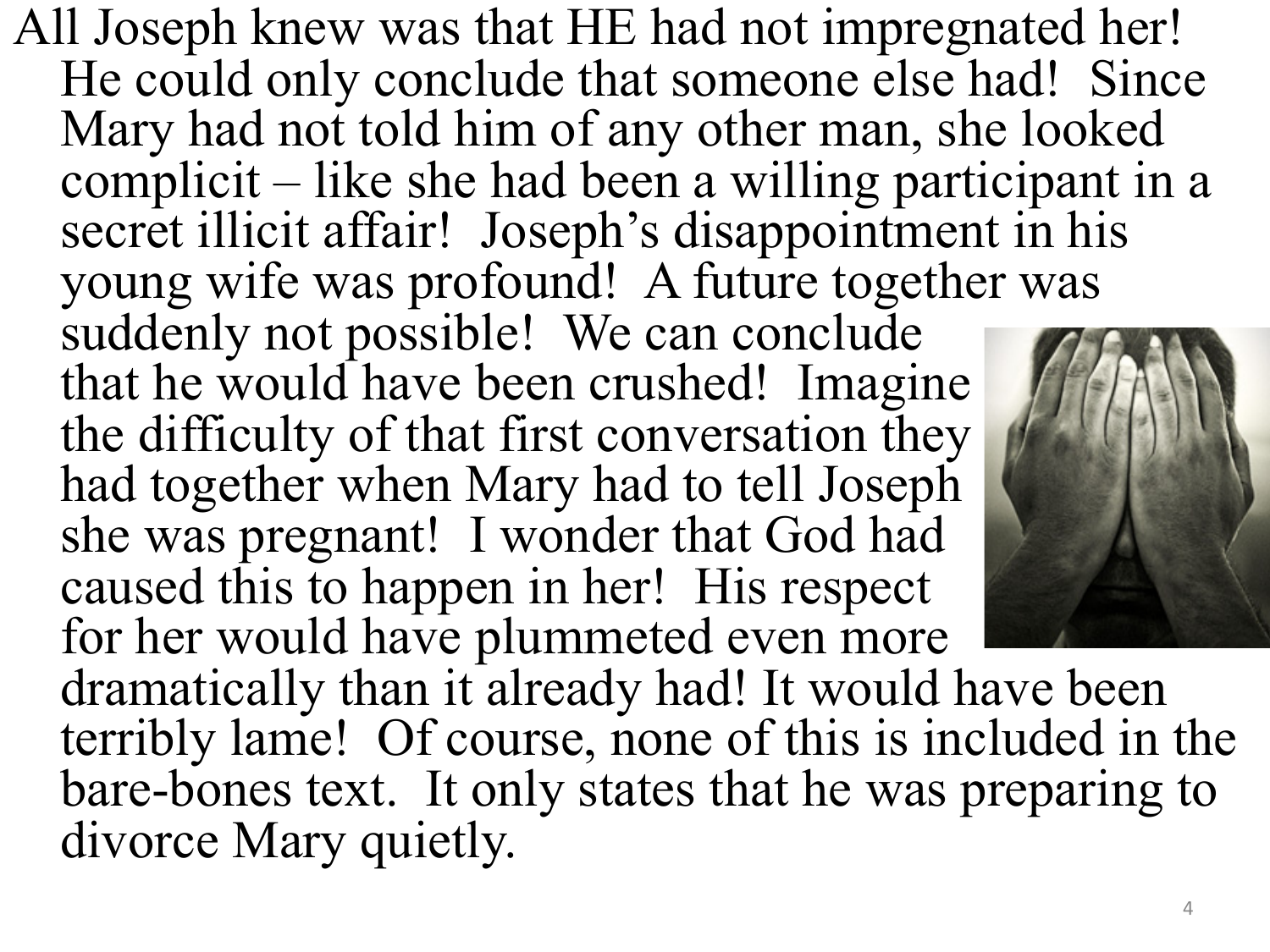## **Vs. 20**

The explanation of the angel cleared things up for Joseph, (and for Mary's reputation as well). It's not often an angel suddenly appears to clear up a marriage in trouble. But now, after the explanation/announcement of the angel, not just Mary, but Joseph too, was called by God into this role of raising His Son! *He* had to be obedient now too! As we will see, agreeing to this would change the trajectory of Joseph's life as protector and provider of the family. Life, for him, would become much more **dangerous** and more **problematic**! Life also become more **interesting** for Joseph, and I think, more **satisfying**! His life was to become forever distinguished by important service in God's great world-saving purpose! He was now a major player in that effort!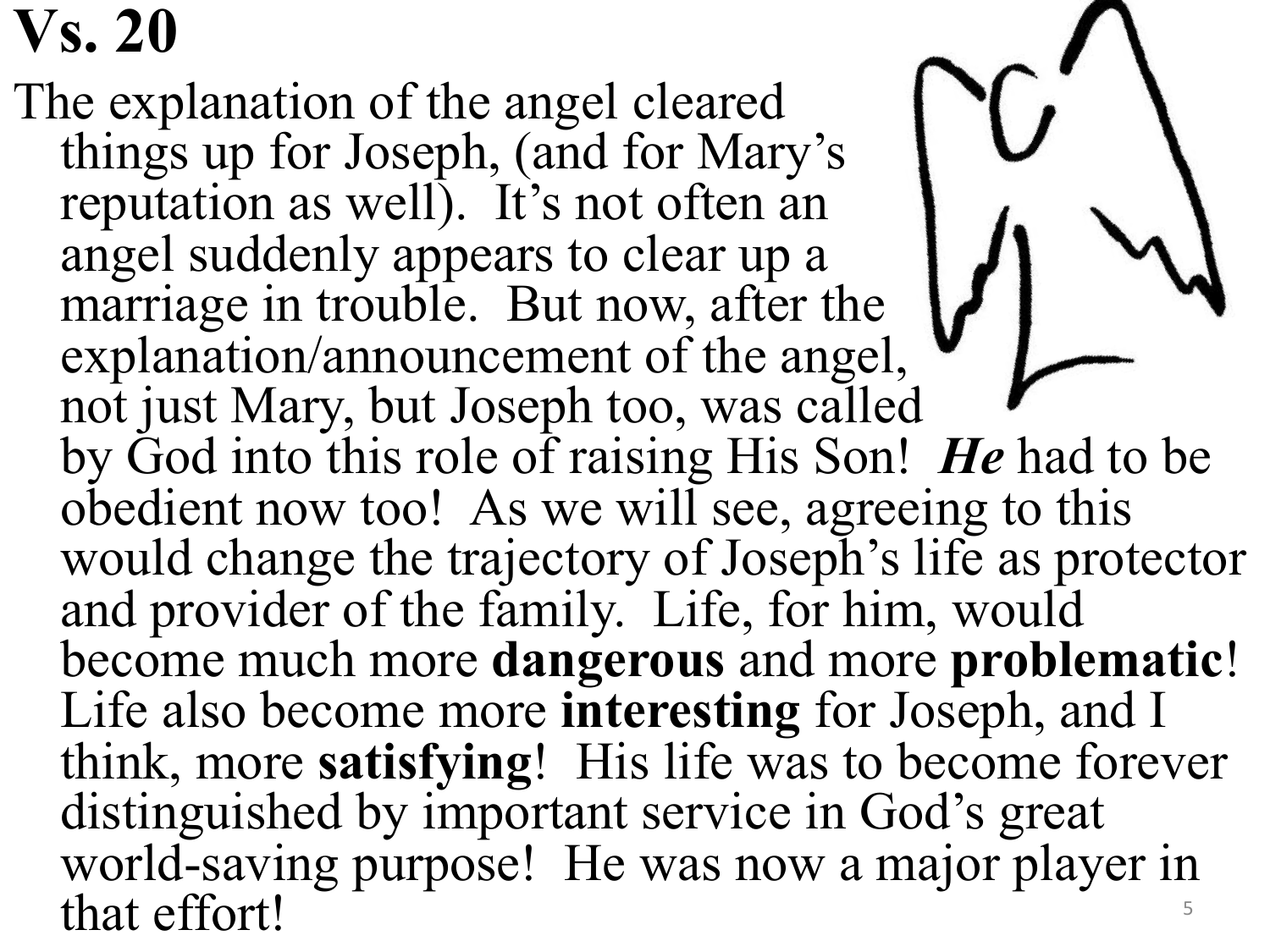## **Vs. 21** - "*You are to give Him the Name, Jesus*!"

The Hebrew rendering of the name would have been **Ye/shu′/a,** with the most likely meaning of "**YHWH** 



**(Yahweh/Jehovah) Saves**". It was not an uncommon name in that place at that time. The original **Yeshua (Joshua)** was an icon in Jewish history, leader/ general of the conquest of Canaan, and therefore synonymous with valor, heroism, faith, and hope! It was an honorable name, made especially so by the one who was to bear the name on this special occasion!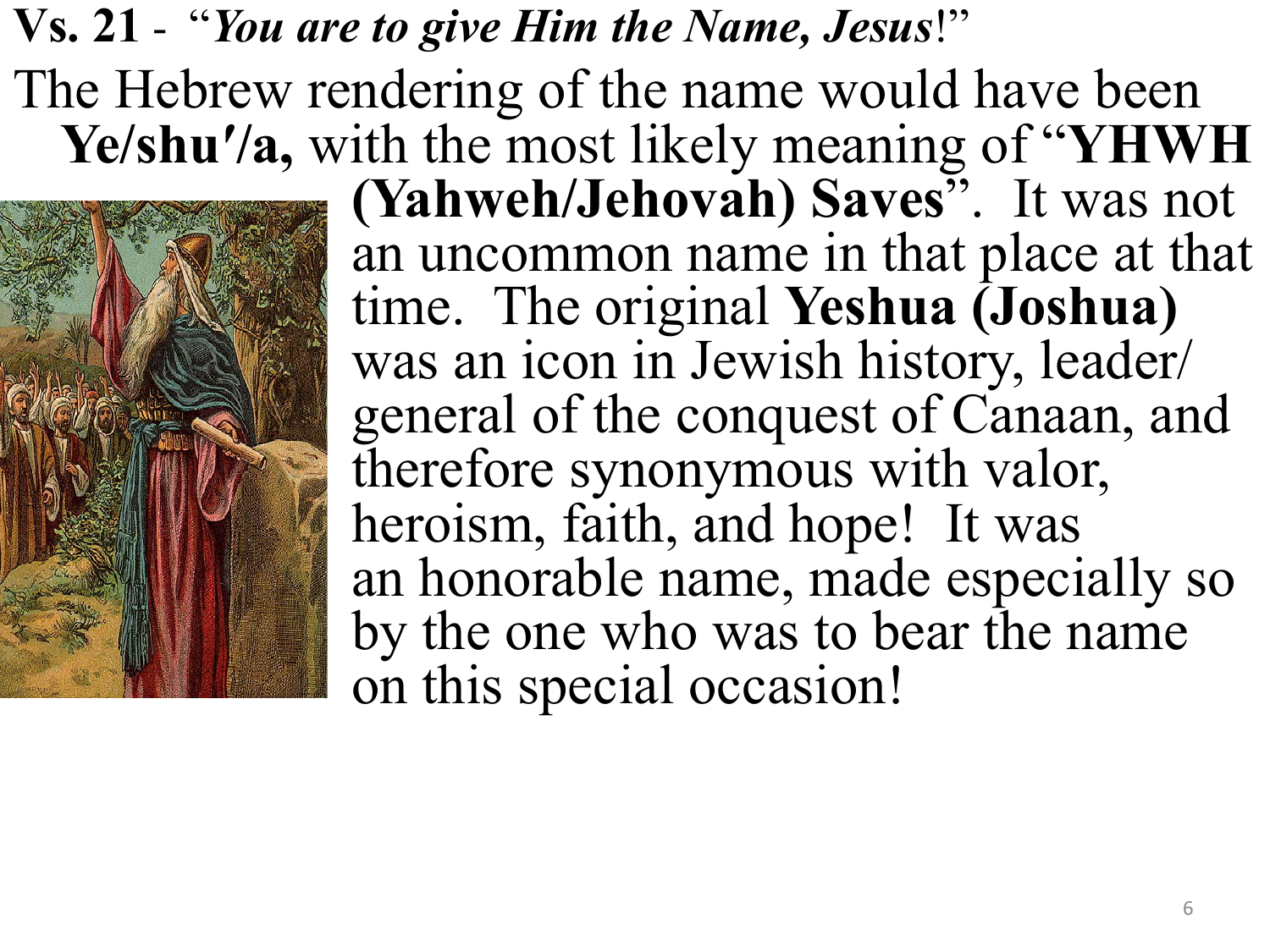**Vs. 22** – "*All this took place to fulfill the prophet:..*" The prophetic connection. Remember the objective of this writer was to prove the of the messianic claims of Jesus. He wanted to show early in his gospel account that none of this just happened out of thin air, but was (and had always been) central to God's overall plans! It was what God had been



methodically, bringing about since the fall of creation and humanity's downfall in Eden. Now it had been made to happen, just as the prophets had fortold!

**[Isaiah 7:14]** 7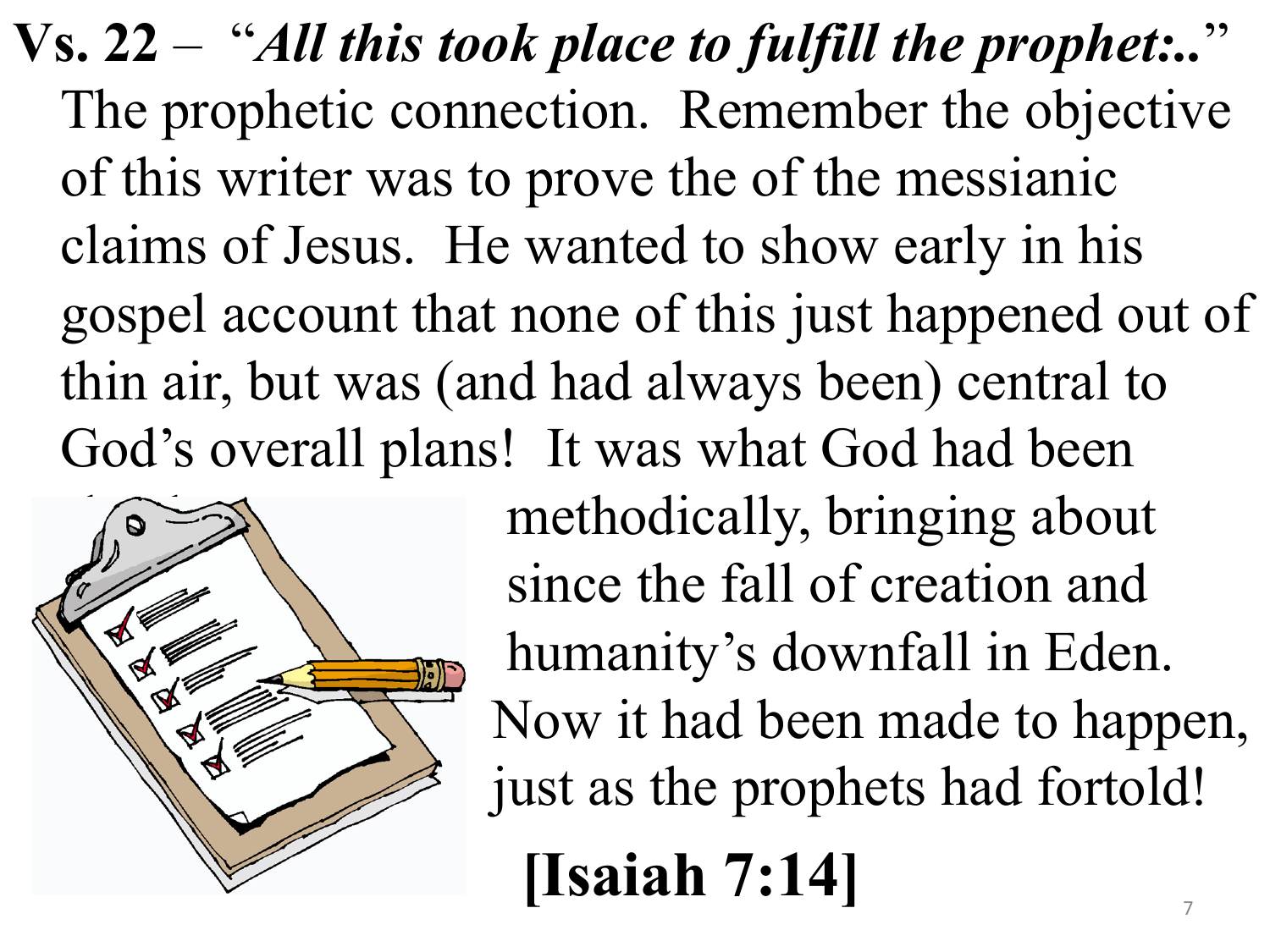"*Immanuel*" – (*God is with us*) – It could mean, "*God is for us, or, God is on our side*", or simply, "*God is present*". The Spirit of God had abandoned the temple long before this time. Judah had been a husk without the Presence, and had been trying so hard to induce God to come back. But God never returned to the temple. Yet here he returned to Israel in the form of this child! He was no longer a mysterious,

ethereal, angry Presence **in the** in the inner sanctum of the **the temple** temple any longer. *He was* HERE, *and one of us now*!

$$
[1 \text{ John } 1:1-4]
$$

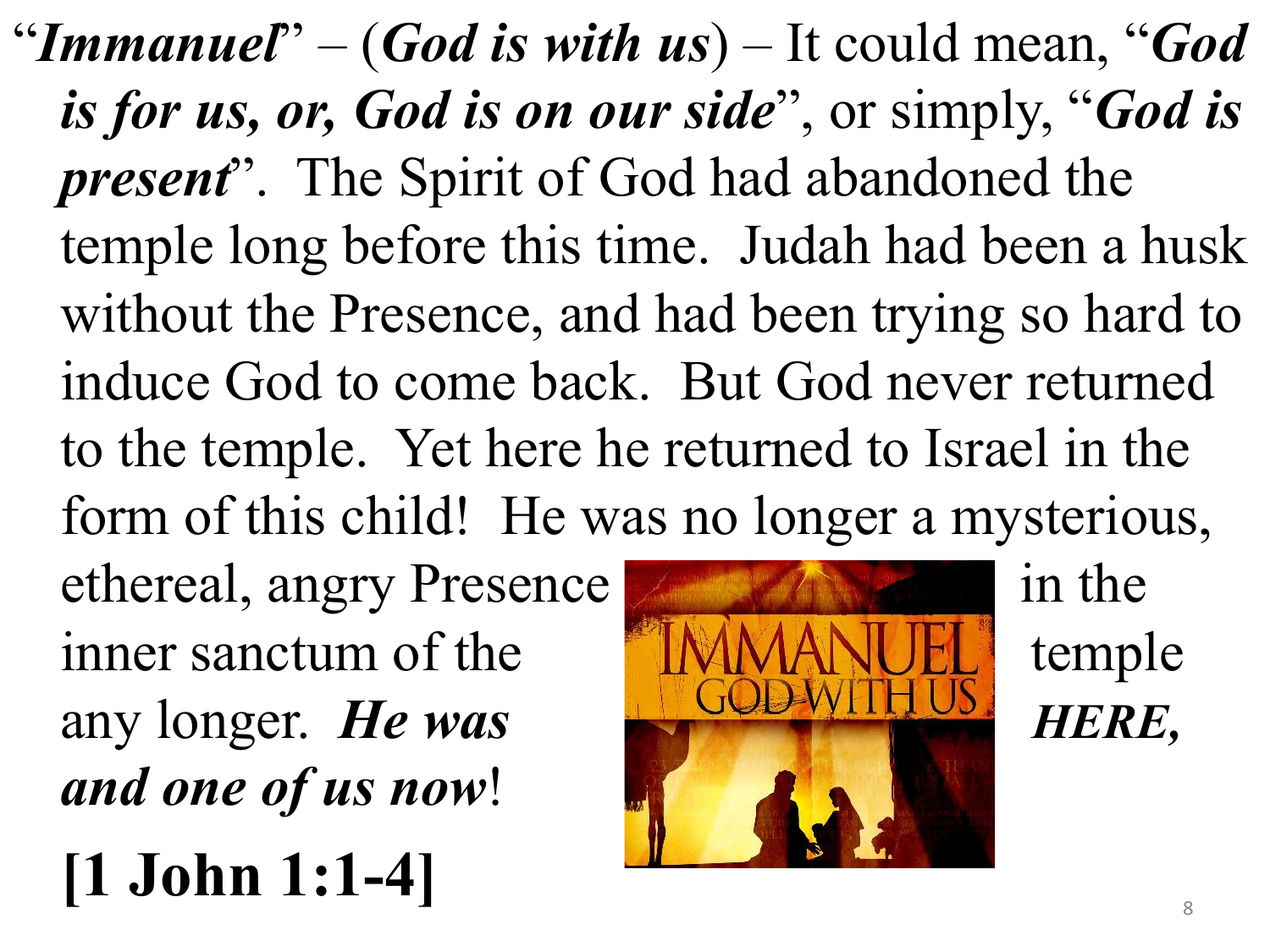**Vs. 24** – The dream felt real, like he'd had a real message from a real angel while awake! In fact, it felt so real to Joseph that when He actually did awake he went and did everything the angel in his dream had said to do ("*commanded*")!

**1st** - He went to Mary and resolved matters with her first. Imagine what *that* conversation was like!



- "*Hey Mary. I believe you now!" "You do?!*
- *"Yup! Wow!... I guess we're in for it now! Better buckle up, honey, 'cuz we could be in for a bumpy ride here! Oh yeah forget what I said before, ok? We're back on.*"  $\odot$